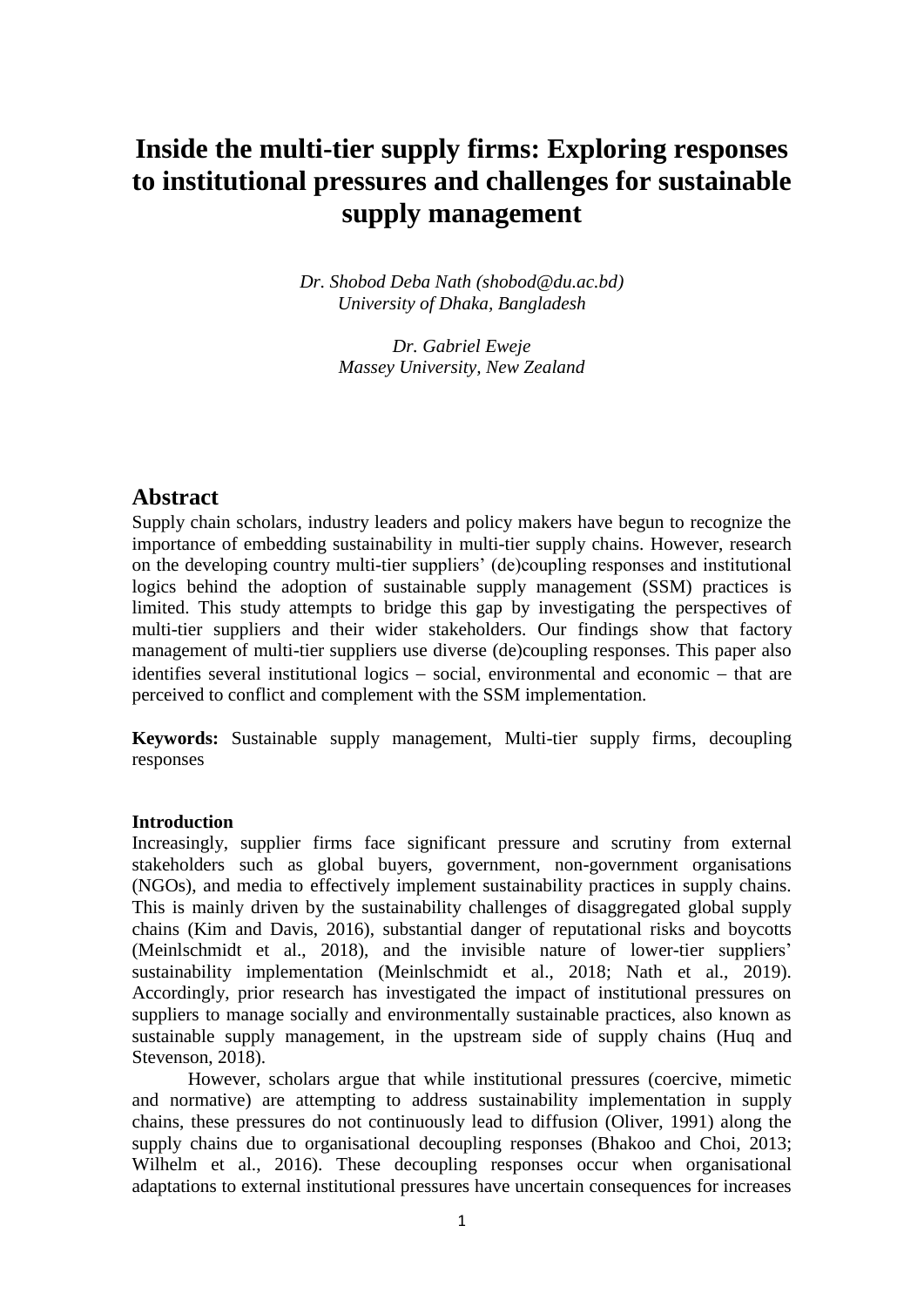in fixed and operating expenses (Sinkovics et al., 2016), trade-offs and conflicts among divergent economic, social and environmental sustainability goals and logics (Sayed et al., 2017), or when practices do not reflect local circumstances (Huq and Stevenson, 2018). Recent studies have also identified the unintended consequences of sustainability implementation, which create opportunistic tendencies and tensions in managing competing stakeholders' interests (Xiao et al., 2019). Despite this, the operations and supply chain management (SCM) literature on the suppliers' SSM implementation concerning institutional complexity, contextual factors, and logics has predominantly explored the perspectives of buyers (Grimm et al., 2016; Meinlschmidt et al., 2018; Xiao et al., 2019) and direct first-tier suppliers (Huq et al., 2014; Huq and Stevenson, 2018). Surprisingly, knowledge on the upstream multi-tier suppliers' decoupling responses and conflicts behind the adoption of SSM practices from the managerial perspective of developing country multi-tier suppliers is still lacking (Huq and Stevenson, 2018; Nath et al., 2019; Villena, 2019). Accordingly, the purpose of this paper is to investigate the research questions: (RQ1) How do multi-tier suppliers (de)couple the implementation of sustainability practices in supply chains? and (RQ2) What institutional logics permit these suppliers to (de)couple the SSM practices?

To address these questions, this paper adopted an institutional theory lens (DiMaggio and Powell, 1983). In particular, this paper responds to the call for a broader application of institutional theory by adopting the assumptions of (de)coupling and institutional logics to understand and examine the sustainability implementation of multi-tier suppliers (Huq and Stevenson, 2018; Meinlschmidt et al., 2018). It is important to understand apparel multi-tier suppliers' decoupling phenomena and institutional logics behind SSM implementation since a significant portion of sustainability risks and challenges are generated by the extended supply chains that lie beyond first-tier apparel suppliers in developing countries (Huq and Stevenson, 2018; Wilhelm et al., 2016). In Bangladesh, in 2013, an eight-story factory building called Rana Plaza collapsed which killed about 1,136 workers who were engaged in producing apparel products for global retailers (Huq and Stevenson, 2018). Consequently, the incident led to global criticism of the Bangladeshi government and the apparel sector. For example, the United States of America suspended trade benefits such as the Generalized System of Preferences (GSP) for Bangladesh due to inadequate workers' workplace safety, and placed intense institutional pressures on the Bangladeshi government and extended suppliers to address the apparel industry's SSM implementation practices (Reuters, 2013). Accordingly, European Union also raised the possibility to withdraw GSP from Bangladeshi apparel sector (Reuters, 2013). It is also evident that after the 2013 Rana Plaza apparel factory collapse, a significant number of factories – around 1,600 – were closed in 2013-14 (Bangladesh Garment Manufacturer and Exporter Association (BGMEA), 2018), and many apparel suppliers are symbolically adopting sustainability practices (Huq and Stevenson, 2018). The unintended consequences and suppliers' symbolic adoption flagged issues around the effectiveness of these SSM governance pressures amongst upstream suppliers in Bangladesh. As such, Bangladeshi apparel industry comprise an appropriate research context for investigating and understanding the multi-tier suppliers' decoupling issues and the local ground-level realities concerning SSM practices. In this study, multi-tier apparel suppliers are first-tier suppliers, second-tier suppliers and third-tier suppliers, who produce apparel products and facilitate production processes such as milling, dyeing, washing, weaving, finishing, cutting, sewing, checking and packing for brandowning buying firms in GSCs (Soundararajan & Brown, 2016; Tachizawa & Wong, 2014).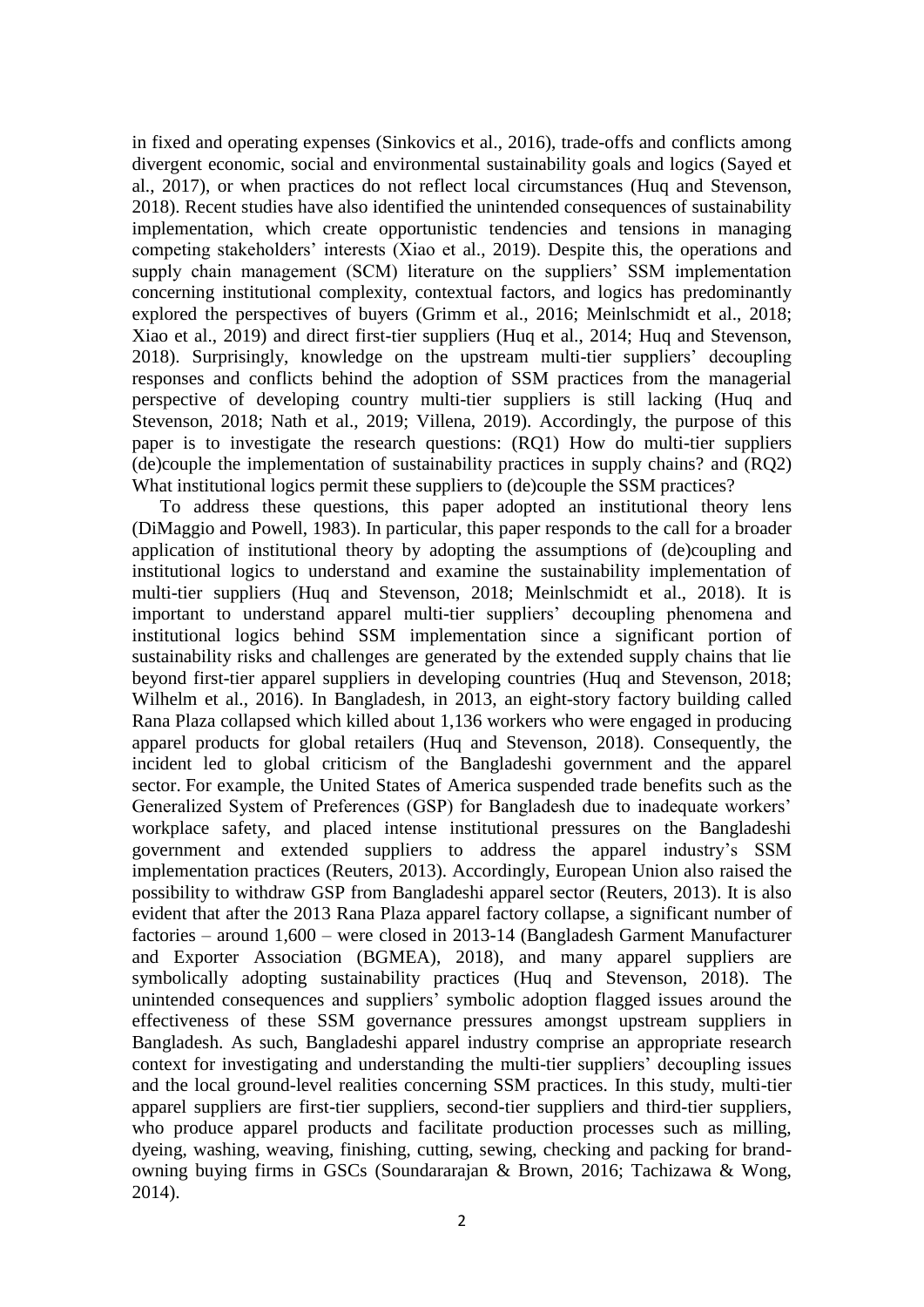This paper makes several key contributions: first, we particularly looked at the multi-tier suppliers' decoupling issue in a developing country context, which is an under-research area. While there is considerable research focusing on SSM implementation pressures and challenges, fewer empirical studies have been conducted in the context of developing country multi-tier suppliers' perspectives (Huq and Stevenson, 2018; Nath et al., 2019), in comparison to developed countries. For example, Huq and Stevenson (2018) examined the role of institutional pressures, impediments, and decoupling responses of a developing country's first-tier apparel suppliers' social sustainability practices. However, most empirical studies including the study by Huq and Stevenson (2018) in the context of developing countries have not captured the perceptions of the extended suppliers beyond first-tier suppliers (Kim et al., 2018; Wilhelm et al., 2016). Accordingly, to bridge this gap, we specifically examined the extended suppliers' perspectives (second-tier and third-tier suppliers) in the research setting of Bangladesh, an important outsourcing hub for apparel manufacturing globally. Second, this paper highlighted further empirical evidence related to the growing field of institutional logics (Glover et al., 2014; Sayed et al., 2017) and tensions (Xiao et al., 2019) by suggesting the prevailing multiplicity of logics (social, environmental and economic) amongst a developing country's multi-tier suppliers that conflict or complement with the implementation process. Finally, although the implementation of sustainability practices by distant extended suppliers is challenging (Nath et al., 2019), we argue that our findings would enable the global apparel buying firms and first-tier suppliers understand how to predict multi-tier suppliers' conflicts and (de)coupling behaviour, and consider how it can be discovered and further avoided.

#### **Literature Review**

#### *Institutional pressures, decoupling and multi-tier suppliers' sustainable supply chain research*

To understand the institutional impediments, and reasons behind the implementation of SSM practices in developing country multi-tier apparel suppliers, this research applies an institutional theory lens, specifically using key constructs: institutional pressures, decoupling and institutional logics. Institutional theory provides a useful theoretical frame that aids in understanding how firms progressively respond to a combination of external isomorphic pressures – coercive, mimetic and normative – from powerful factors and actors within their institutional field (DiMaggio and Powell, 1983). Within the context of sustainable supply chains, prior research on SSM further acknowledged the role of supplier selection and assessment mechanisms (i.e., codes of conduct and third-party certification) as the main coercive pressures used by buying firms as conditions for obtaining production orders (Nath et al., 2019; Wilhelm et al., 2016). While auditors from certification bodies and third parties regularly assess sustainabilityrelated codes of first-tier suppliers, first-tier suppliers on behalf of buyers also play a facilitating role in monitoring the implementation of sub-suppliers' sustainability practices (Wilhelm et al., 2016; Nath et al., 2019). Moreover, some studies suggested that assessment and enforcement mechanisms from several institutional actors such as industry associations and industry-based assessment regulators (Nath et al., 2019) exerted coercive pressures on suppliers to implement sustainability practices. In addition, there is a mimetic tendency to adopt the third-party certification logos and competitors' best practices among peer manufacturers and retail buyers (Sayed et al., 2017). Within the context of institutional influences, universities, industry associations, trade unions, and networks of sustainability experts provide awareness-raising training, workshops, and other capacity-building support, which exert changing normative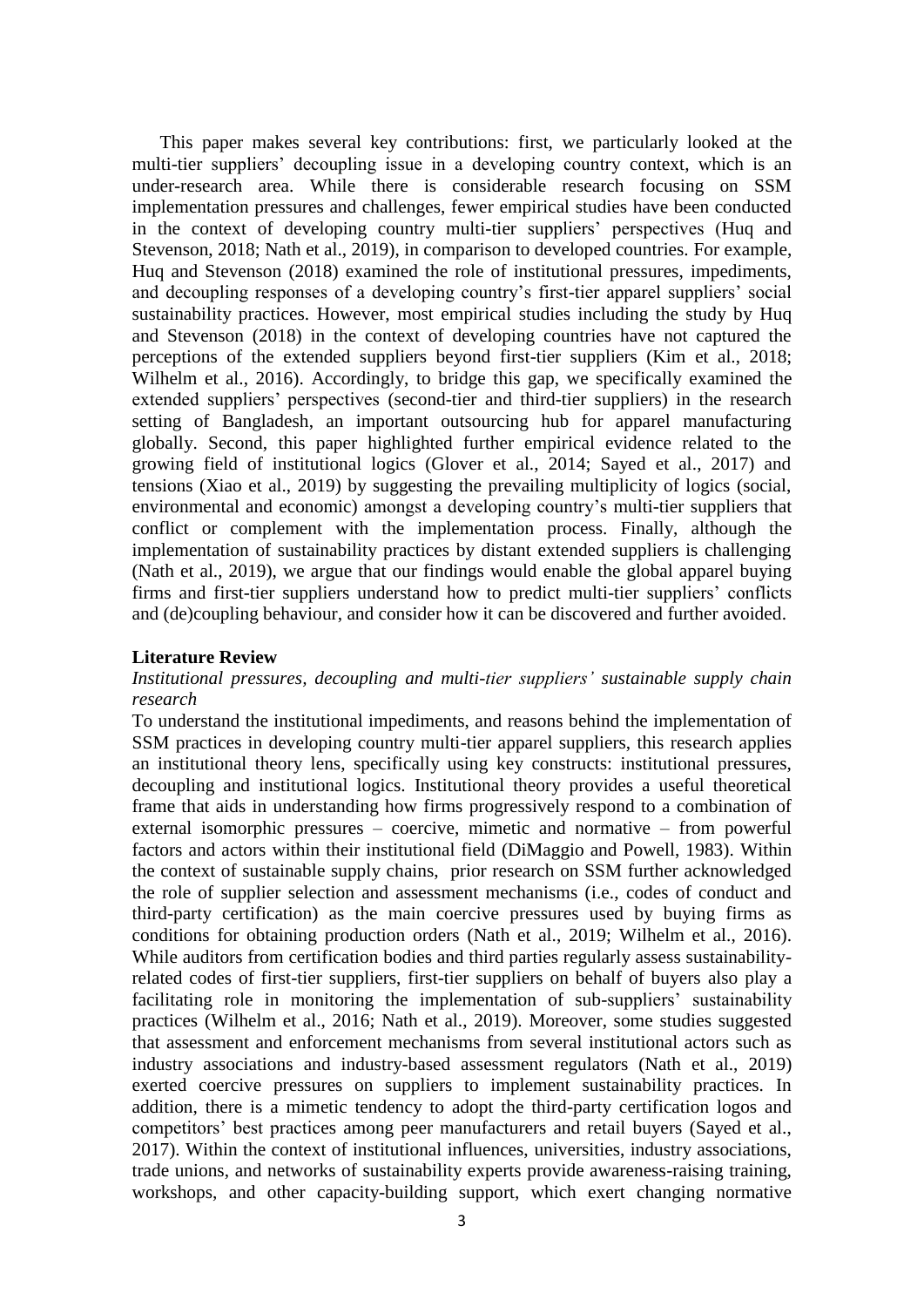pressures on suppliers to manage sustainability practices (Nath et al., 2019). Thus, to effectively extend sustainability to their supply bases, buying firms and other institutional actors apply a range of supplier selection, assessment and collaborative mechanisms (Gimenez and Sierra, 2013; Nath et al., 2019).

However, heterogeneous responses, also recognised as decoupling, to institutional pressures for sustainability may occur (Bhakoo and Choi, 2013; Meyer and Rowan, 1977). According to Oliver (1991), outward institutional pressures could encourage not only acquiescence (adherence to taken-for-granted rules and imitating successful firms) but also compromise, avoidance, defiance and manipulation (heterogeneous responses). According to this viewpoint, organisational responses such as compromise (partly negotiating or conforming to institutional norms and values) refers to the circumstances where partial SSM practices are implemented (Oliver, 1991). However, organisational responses such as avoidance (voluntarily hiding violations), defiance (openly blaming the sources of pressures) and manipulation (viciously exercising influence to change the content of the practice) refer to the circumstances where no SSM practice is implemented at all (Oliver, 1991). For example, first-tier suppliers embrace formal sustainability assessment policies in response to buyers' and other stakeholders' pressure while they actually monitor sub-suppliers' technical performance requirements, such as quality of the product and machines, and on-time delivery alongside marginal social requirements (Nath et al., 2019). In this sense, firsttier suppliers may either be less likely to monitor sub-suppliers' social and environmental conduct or make only occasional changes (Bhakoo and Choi, 2013; Wilhelm et al., 2016). However, decoupling is a more complex phenomenon in the field of socio-environmental governance, specifically sustainability standards adoption, as organisations are embedded within different economic and cultural contexts, which may require divergent practices (Wijen, 2014). Hence, more in-depth exploration is needed to understand how multi-tier suppliers decouple the sustainability implementation practices in the complex institutional setting of a developing country (Huq and Stevenson, 2018; Nath et al., 2019).

#### *Institutional logics and multi-tier sustainable supply chain research*

Research also suggests that institutional pressures may lead to heterogeneous responses rather than homogeneous consequences if conflicting institutional logics exist (Bhakoo and Choi, 2013). As such, the existence of conflicting institutional logics has been regarded as one explanation for decoupling (Meyer and Rowan, 1977). Institutional logics are defined as "assumptions and values, usually implicit, about how to interpret organizational reality, what constitutes appropriate behavior, and how to succeed" (Thornton, 2004, p. 70). The term "institutional logic" was introduced by Alford and Friedland (1985) and has been applied by several scholars in different contexts (Glover et al., 2014; Greenwood et al., 2010; Sayed et al., 2017).

Greenwood et al. (2010), for example, examined how multiple types of logic such as regional state logic, family logic and market logic may complement but may compete or conflict with each other, thus generating complex institutional contexts for the organisations. Within the sustainability context, Glover et al. (2014) examined the role of institutional logics across the dairy supply chain, and found that economic logic (cost reduction and profit maximisation) competes with sustainability logic (the concern for integrating social and environmental sustainability), which indicates challenges for implementing sustainability practices. Similarly, in their study, Sayed et al. (2017) found a multiplicity of institutional logics (sustainability versus financial logic) across three tiers of food and catering supply chains. Moreover, Wilhelm et al. (2016, p. 43)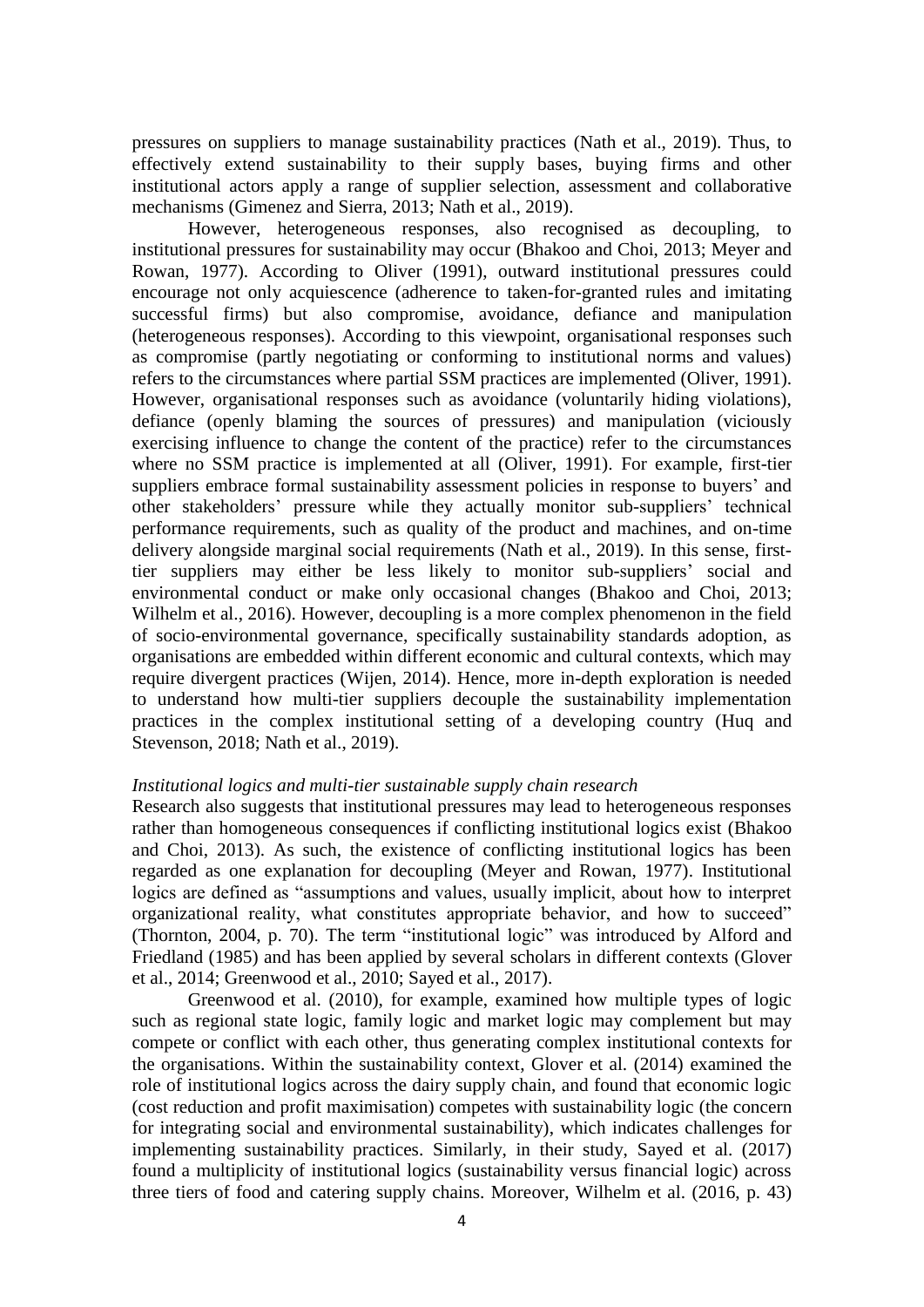examined the implementation of sustainability practices in multi-tier supply chains, finding that "suppliers operate in different contexts and are exposed to conflicting tradeoffs that dictate efficiency and legitimacy concurrently". For example, the key findings of a recent study by Huq and Stevenson (2018) have argued that first-tier apparel suppliers are likely to decouple the formal adoption of socially sustainable practices due to conflict between the financial and social logics. However, they did not explore what conflicting logics and tensions permit second-tier suppliers and beyond to decouple the SSM practices. Hence, it is crucial to understand the conflicting logics and their unintended consequences concerning SSM implementation practices, particularly in the context of a developing country multi-tier apparel suppliers' perspectives (Huq and Stevenson, 2018; Nath et al., 2019; Xiao et al., 2019).

#### **Research Method**

The embryonic state of the literature on socially and environmentally sustainable practices of upstream supply chains in global supply chains (Grimm et al., 2016; Kim et al., 2018; Soundararajan and Brown, 2016), especially in the developing country supplier context, has called for exploratory research (Saunders et al., 2015). Hence, an exploratory, qualitative interview method was adopted, as this is argued to be an appropriate tool for understanding complex issues involving temporal dynamics, intricacies and multiple levels of analysis in a comprehensive way (Saunders et al., 2015).

This paper focused on the apparel sector in a developing country: Bangladesh, the world's second largest apparel exporter. Data collection took place in Dhaka city, Gazipur, Chittagong city, and Narayangonj – the most important apparel exporting regions in Bangladesh – from late March to June 2017. Qualitative data were collected primarily in the form of face-to-face in-depth semi-structured interviews with various owners and managers, as it has been argued that face-to-face interviews allow researchers to witness non-verbal cues, including body language and the facial expressions of the interviewees (Saunders et al., 2015). The participants in this study were selected purposively based upon several criteria recommended by Soundararajan and Brown (2016): first, their level of involvement and relevance to the research context (e.g., multi-tier apparel suppliers in Bangladesh); second, their level of awareness related to various aspects of SSM in the research context; third, practical accessibility; and fourth, their willingness to take part in the research process. In addition, during interviewing, a snowball sampling technique was used to gain access to additional potential participants through interviewee referrals. For example, second-tier suppliers acted as referrals because of their direct connections with sub-contractors and accessory suppliers (e.g., third-tier suppliers).

The data collection process was mainly conducted in two phases. During the first phase, a total of 46 semi-structured interviews with owner/managers across multitier suppliers were conducted: 23 participants from first-tier suppliers; 16 participants from second-tier suppliers, and 7 from third-tier suppliers (Table 1). The interview process with participants from each tier ended when responses became repetitive and did not generate additional insights from the new interviewee (Soundararajan and Brown 2016). The participants hold a variety of positions (e.g., compliance manager, business owner, human resources and administrative manager). During the second phase of data collection, to triangulate and support interview data from the factory owners and managers, a total of 18 in-depth semi-structured interviews were conducted with a wider range of relevant institutional actors. These are buyers, third-party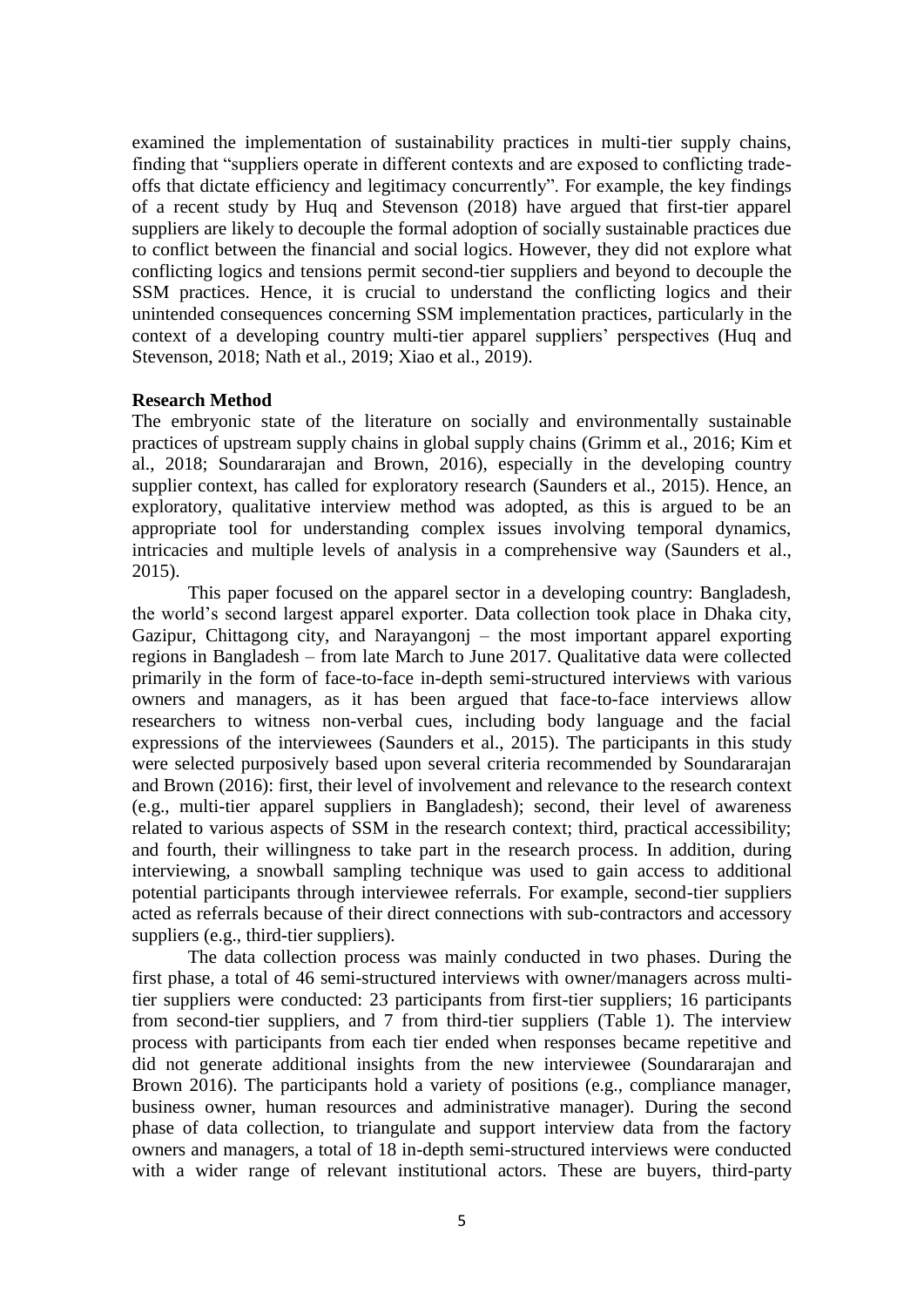auditors, NGOs, higher education institute, inspectors, supranational organization, media, trade unions, industry associations and workers.

|                           | Twee 1.1 rojne of the parnetpaints mant her suppliers in the apparet supply that str |                        |              |                                |
|---------------------------|--------------------------------------------------------------------------------------|------------------------|--------------|--------------------------------|
| Supplier's                | <b>Products and services</b>                                                         | <b>Major Buyers</b>    | Size         | Position of interviewee        |
| <b>Position in the</b>    |                                                                                      | (in terms of type of   | (approx. no. |                                |
| <b>Supply Chain</b>       |                                                                                      | buyer)                 | of workers)  |                                |
| <b>Tier 1 Supplier 1</b>  | Full-packaged (Bottoms, Fleece jackets,                                              | North American and     | 7360         | Deputy General Manager         |
|                           | Knit, Sportswear, Swim shorts)                                                       | European Union (EU)    |              | (DGM), Head of Compliance      |
| <b>Tier 1 Supplier 2</b>  | Full-packaged (Knits, Woven Tops &                                                   | North American, EU     | 7200         | General Manager (GM),          |
|                           | Bottoms for men, women and kids)                                                     | and Australasia Buyers |              | Compliance & Industrial        |
|                           |                                                                                      |                        |              | Safety                         |
| <b>Tier 1 Supplier 3</b>  | Full-packaged (Jackets, Sportswear,                                                  | North American and     | 14234        | Manager, Compliance            |
|                           |                                                                                      |                        |              |                                |
|                           | Vest, Pants)                                                                         | <b>EU</b> Buyers       |              |                                |
| <b>Tier 1 Supplier 4</b>  | Full-packaged (Woven apparel & textile                                               | North American and     | 15200        | Assistant manager (AM),        |
|                           | products and other services)                                                         | EU, and Asian Buyers   |              | Compliance                     |
|                           |                                                                                      |                        |              | Team Leader, Sustainability    |
| <b>Tier 1 Supplier 5</b>  | Full-packaged (Polo shirts, T-shirts,                                                | North American, EU,    | 25000        | Senior GM, Administration,     |
|                           | Sweat Shirt, Jacket, Basic Shirt)                                                    | Australasia and Asian  |              | HR & Compliance                |
|                           |                                                                                      | <b>Buyers</b>          |              | GM, Admin., HR &               |
|                           |                                                                                      |                        |              | Compliance                     |
| <b>Tier 1 Supplier 6</b>  | Full-packaged (Apparel and textile                                                   | North American, EU     | 30000        | Deputy GM, HR                  |
|                           | products)                                                                            | and Asian Buyers       |              | <b>Executive Director, HR</b>  |
|                           |                                                                                      |                        |              | Manager, Environment &         |
|                           |                                                                                      |                        |              | Compliance                     |
| <b>Tier 1 Supplier 7</b>  | Full-packaged (Intimate Apparel e.g.                                                 |                        | 17000        | GM, Quality Assurance &        |
|                           |                                                                                      | North American Buyers  |              |                                |
|                           | Underpants, Bra, Bikini, Sleepwear)                                                  |                        |              | Compliance                     |
| <b>Tier 1 Supplier 8</b>  | Full-packaged except accessories                                                     | <b>EU</b> Buyers       | 1530         | AM, Compliance                 |
|                           | (Knitting, dyeing, cutting, sewing, &                                                |                        |              | Manager, HR & Compliance       |
|                           | finishing knitwear)                                                                  |                        |              |                                |
| <b>Tier 1 Supplier 9</b>  | Full-packaged (Woven, knit & flat knit,                                              | <b>EU</b> Buyers       | 7315         | Head of CSR                    |
|                           | Denim trousers, Denim jacket, Skirt)                                                 |                        |              |                                |
| <b>Tier 1 Supplier 10</b> | Full-packaged (Denim bottom, Twill                                                   | North American and     | 14000        | Manager, HR & Compliance       |
|                           | pants, shorts, Denim western jackets)                                                | <b>EU</b> Buyers       |              |                                |
| <b>Tier 1 Supplier 11</b> | Limited-packaged (Cutting, sewing, &                                                 | North American and     | 4000         | Manager, HR corporate          |
|                           | finishing woven items)                                                               | <b>EU</b> Buyers       |              |                                |
| <b>Tier 1 Supplier 12</b> | Limited-packaged (Cutting, sewing, &                                                 | EU Buyer               | 430          | Head of HR, Compliance &       |
|                           | finishing woven items)                                                               |                        |              | Accounts                       |
| <b>Tier 1 Supplier 13</b> | Full-packaged except accessories                                                     | North American, EU     | 1900         | GM, Admin., HR &               |
|                           | (Denim & non-denim woven bottoms)                                                    | and Asian Buyers       |              | Compliance                     |
|                           |                                                                                      |                        | 8300         | SGM, Admin & Compliance        |
| <b>Tier 1 Supplier 14</b> | Full-packaged (Formal and casual shirts                                              | EU and Asian Buyers    |              |                                |
|                           | for men, ladies blouses)                                                             |                        |              |                                |
| Tier 1 Supplier 15        | Full-packaged (Men's formal suits and                                                | North American and     | 20000        | <b>Chief Operating Officer</b> |
|                           | denim pants, sweaters)                                                               | <b>EU</b> Buyers       |              | Manager, Compliance            |
| <b>Tier 1 Supplier 16</b> | Limited-packaged (Cutting, sewing and                                                | EU and Asian Buyers    | 1720         | AM, HR & Compliance            |
|                           | finishing woven bottoms & jackets)                                                   |                        |              |                                |
| <b>Tier 1 Supplier 17</b> | Full-packaged (Men's and women's                                                     | North American, EU     | 30000        | AGM, Sustainability            |
|                           | woven jeans, jackets, trousers)                                                      | and Asian Buyers       |              |                                |
| <b>Tier 2 Supplier 1</b>  | Accessories (Nylon, plastic and metal                                                | Tier 1 Supplier 13 &   | 550          | AGM, Admin. & Compliance       |
|                           | zippers, sewing thread, buttons).                                                    | other T1 Suppliers     |              |                                |
| <b>Tier 2 Supplier 2</b>  | Accessories (Apparel label solutions)                                                | Tier 1 Supplier 14 &   | 188          | Manager, Compliance            |
|                           |                                                                                      | other T1 Suppliers     |              | Manager, Customer Service      |
|                           |                                                                                      |                        |              | & Business Development         |
| <b>Tier 2 Supplier 3</b>  | Accessories (Printing, packaging,                                                    | Tier 1 Supplier 4 &    | 150          | Head of Marketing, Second-     |
|                           | embroidery, poly & elastic)                                                          | other T1 Suppliers     |              | generation Owner               |
|                           | Apparel washing facility                                                             | Tier 1 Supplier 16 and | 400          | Manager, HR & Compliance       |
| <b>Tier 2 Supplier 4</b>  |                                                                                      | other T1 suppliers     |              |                                |
|                           |                                                                                      |                        |              |                                |
| Tier 2 Supplier 5         | Knit composite                                                                       | Tier 1 Suppliers &     | 140          | <b>Business Owners</b>         |
|                           |                                                                                      | Small-sized EU Buyers  |              |                                |
| Tier 2 Supplier 6         | Knit composite                                                                       | Tier 1 Suppliers       | 576          | Manager, HR & Admin            |
| <b>Tier 2 Supplier 7</b>  | Textile (Fabrics, dyeing and finishing)                                              | Tier 1 Suppliers       | 550          | Manager, HR, Admin. &          |
|                           |                                                                                      |                        |              | Compliance                     |
| <b>Tier 2 Supplier 8</b>  | Textile (Fabrics, dyeing and finishing)                                              | Tier 1 Suppliers       | 400          | Manager, HR, & Compliance      |
|                           |                                                                                      | (Buyers' nominated)    |              | <b>Managing Director</b>       |

*Table 1: Profile of the participating multi-tier suppliers in the apparel supply industry*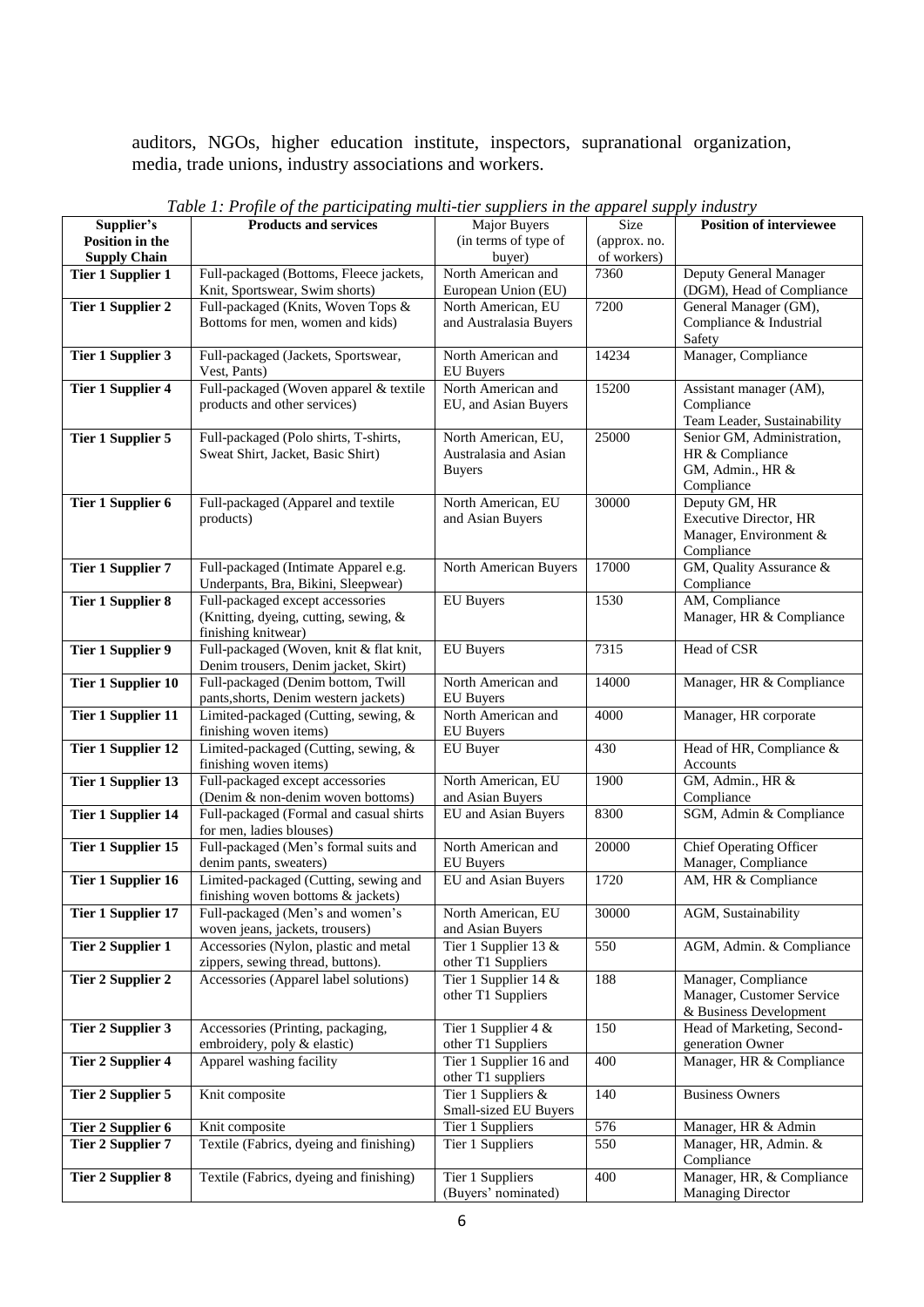| Tier 2 Supplier 9  | Apparel woven items, subcontractor              | Tier 1 Suppliers                                               | 300  | Managing Director, Second-<br>generation Owner<br><b>Commercial Manager</b> |
|--------------------|-------------------------------------------------|----------------------------------------------------------------|------|-----------------------------------------------------------------------------|
| Tier 2 Supplier 10 | Textile (Fabrics, dyeing and finishing)         | Tier 1 Suppliers (North<br>American & EU<br>Buyers' nominated) | 4000 | AGM                                                                         |
| Tier 2 Supplier 11 | Textile (Knit fabrics, dyeing and<br>finishing) | Tier 1 Suppliers                                               | 315  | Manager, HR & Compliance<br>Executive, HR & Welfare<br>AGM, Commercial      |
| Tier 3 Supplier 1  | Grey fabrics subcontractor                      | Tier 2 Suppliers                                               | 23   | <b>Business Owner</b>                                                       |
| Tier 3 Supplier 2  | Colour and Accessories                          | Tier 2 Suppliers                                               | 24   | Manager, Dyeing<br><b>Business Owners</b>                                   |
| Tier 3 Supplier 3  | Grey fabrics                                    | Tier 2 Supplier 7 and<br>other T <sub>2</sub> Suppliers        | 100  | <b>Business Owner</b>                                                       |
| Tier 3 Supplier 4  | Grey fabrics subcontractor                      | Tier 2 Local Suppliers                                         | 99   | <b>Chief Executive Officer</b>                                              |
| Tier 3 Supplier 5  | Grey fabrics                                    | Tier 2 Supplier 8 and<br>other T <sub>2</sub> suppliers        | 150  | Senior Merchandiser<br>Manager, HR & Admin.                                 |

All interviews were tape-recorded with the interviewee's consent, except for two cases where the participants did not permit it. However, all interviews were supplemented with comprehensive field notes. The interviews ranged in length from approximately 30 to 90 minutes, and were later transcribed for data analysis. For data analysis, thematic analysis (Braun and Clarke, 2006) was used since it offers flexibility to analyse detailed accounts of textual data using a step-by-step framework in supply chain sustainability research and supports the qualitative data analysis (Soundararajan and Brown, 2016). A blended coding process was followed, initially using codes derived deductively from the semi-structured interview protocol and the literature review, adding inductive codes as the analysis continued (Saunder et al., 2015). Given that majority of the codes emerged from the interview data, a full set of codes was circulated between two of the researchers (authors) for confirmation, with any initial disagreements resolved through discussion. Multiple steps were undertaken to improve the research quality and rigour such as reliability and validity by using the data triangulation approach through factory visits, multiple stakeholder interviews, and independent interpretation of data and findings by authors (Saunder et al., 2015).

#### **Findings**

#### *Multi-tier suppliers' (de)coupling responses to institutional pressures (RQ1)*

The findings that relate to the multi-tier suppliers' (de)coupling responses to institutional pressures for sustainability implementation are summarised in Table 2. The findings revealed that multi-tier suppliers incorporate (coupled) certain social and environmental practices that are demanded by their buyers and other stakeholders. In particular, buyers' and direct suppliers' selection and assessment mechanisms, followed by third-party auditor assessment requirements were the significant institutional pressures that influenced multi-tier apparel suppliers' responses to acquiescence SSM practices. However, our findings confirms and extends the work on the decoupling phenomenon in the complex institutional contexts (Huq and Stevenson, 2018; Jamali et al., 2017) by identifying multi-tier suppliers' decoupling responses – compromise, avoidance, defiance and manipulation – that disconnect the tendency of owners' and managers' responses to align with the genuine implementation of SSM practices. For example, our analysis illustrates novel insights by highlighting the differences in the decoupling responses used by the multi-tier suppliers – for example, concealment of violations such as child labour issue (e.g., Tier 3 Supplier 4), which has been viewed as conformity issue for the developing country suppliers in prior literature (Huq et al. 2014; Jamali et al., 2017).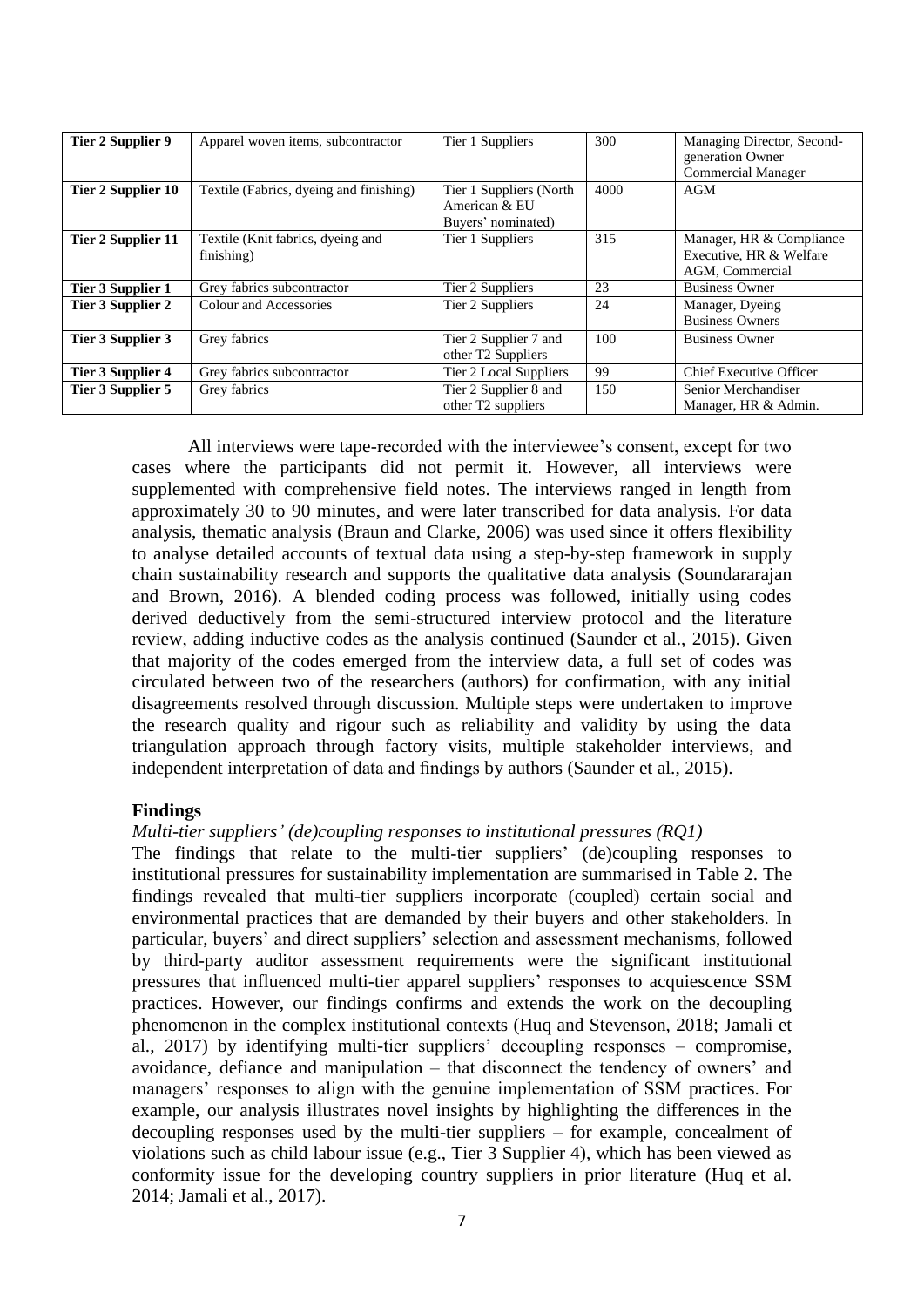| (De)coupling        | Forms of responses/tactics                                                                                                                                                       | Sample illustrative quotes                                                                                                                                                                                                                                                                                                                                                                                                                                                               |
|---------------------|----------------------------------------------------------------------------------------------------------------------------------------------------------------------------------|------------------------------------------------------------------------------------------------------------------------------------------------------------------------------------------------------------------------------------------------------------------------------------------------------------------------------------------------------------------------------------------------------------------------------------------------------------------------------------------|
| responses           |                                                                                                                                                                                  |                                                                                                                                                                                                                                                                                                                                                                                                                                                                                          |
| Acquiescence        | Conformity to SSM<br>implementation due to pressures<br>from buyers' direct selection and<br>assessment requirements, third-<br>party indirect assessments, legal<br>obligations | "We have pressure from buyers to fulfill their business requirements.<br>The majority of buyers and buying houses are focusing on technical and<br>social sustainability-related requirements during the assessment process<br>of our current activities. Additionally, some other buyers put emphasis<br>on environmental requirements. Based on the fulfillment of these<br>requirements, they place orders in our factory." (Tier 1 Supplier 8-1)                                     |
| Compromise          | Mock compliance between buyers<br>and suppliers; Personalizing<br>mock compliance checklist<br>allowed by the auditors/regulators                                                | "We sometimes practically feel that we can engage workers in excessive<br>work due to different reasons. For example, in case of delay of receiving<br>imported raw materials [fabrics] or getting late buyers' approval [short<br>lead time] to produce their orders. This is the situation where brands and<br>first-tier suppliers accept excessive working hours." (Tier 2 Supplier 1)                                                                                               |
| Avoidance           | Voluntarily conceal violations;<br>Unauthorized sub-contracting;<br>Masking the dark side of the<br>factory                                                                      | "We sometimes hide the real age of some workers. The age of some<br>helpers is below 15 since we can hire them at BDT 3000 or 4000. The<br>age of most operators is above 18 years though." (Tier 3 Supplier 4)                                                                                                                                                                                                                                                                          |
| <b>Defiance</b>     | Blaming actors associated with<br>institutional demands                                                                                                                          | "Inspectors and auditors from several regulatory agencies come to our<br>factory but they do not monitor properly. They take money from us and<br>then provide a positive report about our factory. They don't care whether<br>factories are maintaining the labour and environmental rules. If any<br>factory maintains these rules, they still want money. So most owners do<br>not want to invest when instead they can satisfy the inspectors and<br>auditors." (Tier 2 Supplier 10) |
| <b>Manipulation</b> | Owners' influence on and control<br>over workers and their<br>associations                                                                                                       | "There is no workers' association in most factories. Some medium sized<br>factories like us have workers' associations in documentation [pocket<br>committee] but no real activities at all. These associations are not<br>active." (Tier 3 Supplier 3)                                                                                                                                                                                                                                  |

*Table 2: Multi-tier suppliers' (de)coupling responses to institutional pressures*

*Multi-tier suppliers' institutional logics that allow (de)coupling of SSM practices (RQ2)* As summarised in Table 3, in this section we present our findings relating to the institutional logics  $-$  social, environmental and economic  $-$  that are conflicting or complementing at multi-tier apparel suppliers towards the implementation of SSM practices. In terms of conflicting institutional logics, the findings suggested that the majority of owners and managers experienced financial difficulties in investing in social sustainability (meeting fire safety standards and paying the minimum wage) as well as environmental sustainability (installing ETP) related practices. For example, the participant (Tier 1 Supplier 3) pointed out the reason behind this conflict: *"Safety structure has improved a lot in recent years although many factories have been closed down due to non-compliance. The main challenge is high fixed cost. Besides, prices are still low. Wages are increasing every year as it is mandatory. Many sub-contracting firms are almost failing. It is not possible for them to ensure all safety requirements demanded by international buyers due to the high investment involved"*. Incentivising the lower-tier suppliers plays a critical complementary role in building sustainable supply chains (Villena, 2019). In contrast, the participant (Tier 2 Supplier 4) confirmed the evidence of complementary logics between social and economic sustainability: "*We are now a C category compliant supplier [BSCI audit rating based on individual factory conditions]. Our next target is to move forward to B category and then A category…If we can implement all social requirements, the health and well-being of workers will be improved. Workers will be motivated. Our business orders and productivity will automatically grow"*. As such, social improvement was likely to complement economic logic, which may lead to greater SSM implementation at the extended supplier level.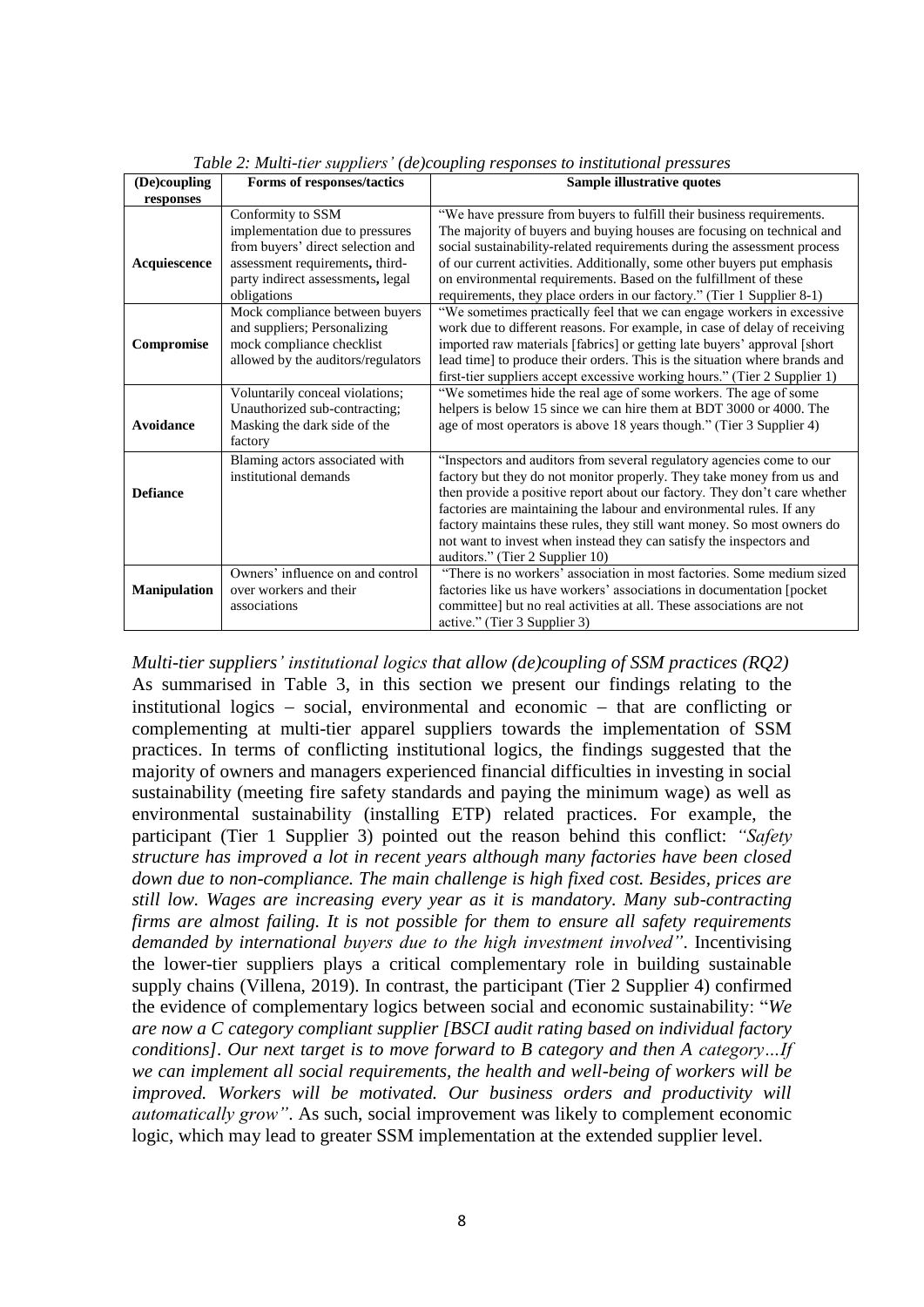| <b>Institutional</b><br>logics | Logics interplay amongst multi-tier<br>suppliers                                                                                                                                                                                                                                                                                                                                              | <b>Illustrative sample quotes</b>                                                                                                                                                                                                                                                                                                                                                                                                                                                                                                                                                                                                                                                                                                                                                 |
|--------------------------------|-----------------------------------------------------------------------------------------------------------------------------------------------------------------------------------------------------------------------------------------------------------------------------------------------------------------------------------------------------------------------------------------------|-----------------------------------------------------------------------------------------------------------------------------------------------------------------------------------------------------------------------------------------------------------------------------------------------------------------------------------------------------------------------------------------------------------------------------------------------------------------------------------------------------------------------------------------------------------------------------------------------------------------------------------------------------------------------------------------------------------------------------------------------------------------------------------|
| Conflicting<br>logics          | Conflict in social and economic logics<br>(high investment costs for safety<br>standards; unexpected factory closures<br>(productivity and workers loss) due to<br>addressing non-compliance<br>Conflict in environmental and economic<br><i>logics</i> (high implementation costs for<br>environmental improvement; doubt<br>about the recovery of environment<br>related improvement costs) | "Price is a barrier for my factory. If foreign buyers increase<br>prices for the direct local suppliers, we will get more knitting<br>charges [price] because we are dependent on their businesses.<br>Then, we can look forward to the implementation of solutions<br>to workers' safety and security issues." (Tier 3 Supplier 1)<br>"The capacity of our factory building is small. With a low price<br>from our buyers it is a challenge to set up and use the ETP<br>properly. Say for example, we got 5 BDT (Bangladeshi taka)<br>for washing and dyeing one piece of apparel while the<br>minimum wage for workers was 930 BDT. Now the minimum<br>wage as per law is 5300 BDT. Nevertheless, the price for the<br>same activities has remained the same [5 BDT]." (T2-S4) |
| Complementary<br>logics        | Social<br>complements<br>economic<br>logic<br>logic<br>Environmental<br>complements<br>logic<br>economic logic                                                                                                                                                                                                                                                                                | "Since we are investing in health and safety initiatives, we<br>perceive orders as well as cutting and making charges [CM]<br>price] from buyers will be increased. (Tier 2 Supplier 8, I2)<br>"Recently we have started to implement EMS 14001. We have<br>projected energy and water reduction targets of 5% from the<br>present level by 2020. We are yet to choose a method to<br>achieve this target. We believe our company will financially<br>benefit". (Tier 1 Supplier 3)                                                                                                                                                                                                                                                                                               |

*Table 3: Institutional logics that allow multi-tier supplier to (de)couple SSM implementation* 

#### **Conclusions**

This paper contributes and responds to the call for more theory-grounded research on SSM and multi-tier supply chains (Grimm et al., 2016; Huq and Stevenson, 2018; Meinlschmidt et al., 2018; Tachizawa and Wong, 2014) through an empirical investigation of how the implementation of an emerging country's multi-tier suppliers' actual SSM practices differs in response to institutional pressures and what institutional logics permit these suppliers to do so. Drawing on institutional theory, the findings indicated that multi-tier suppliers applied several decoupling approaches such as voluntarily concealing violations (e.g., child labour), mock compliance with buyers/direct suppliers, and defying institutional actors such as buyers, auditors, government inspectors who demanded the effective implementation of SSM practices. Furthermore, the findings identified three institutional logics  $-$  social, environmental and economic – that were perceived to conflict and complement with the implementation of SSM practices. As such, economic logic dominated the thinking of owners and managers, thus leading to superficial implementation of SSM practices. This may be because majority suppliers experienced the money required for social and environmental improvements as costs, not investments. Our findings may be of particular interest to buying firms and policy makers who seek to overcome the defiant attitudes of extended suppliers that lie beyond first-tier suppliers.

#### **References:**

- Alford, R.R. and Friedland, R. (1985). *Powers of theory: Capitalism, the state, and democracy*. Cambridge University Press, New York, NY.
- BGMEA. (2018). Trade information. Retrieved from

http://www.bgmea.com.bd/home/pages/TradeInformation.

- Bhakoo, V. and Choi, T. (2013). "The iron cage exposed: Institutional pressures and heterogeneity across the healthcare supply chain." *Journal of Operations Management,* Vol. 31 No. 6, pp. 432–449.
- Braun, V. and Clarke, V. (2006). "Using thematic analysis in psychology." *Qualitative Research in Psychology,* Vol. 3*,* No. 2, pp. 77–101.
- DiMaggio, P., and Powell, W.W. (1983). "The iron cage revisited: Collective rationality and institutional isomorphism in organizational fields." *American Sociological Review,* Vol. 48, No. 2, pp. 147– 160.